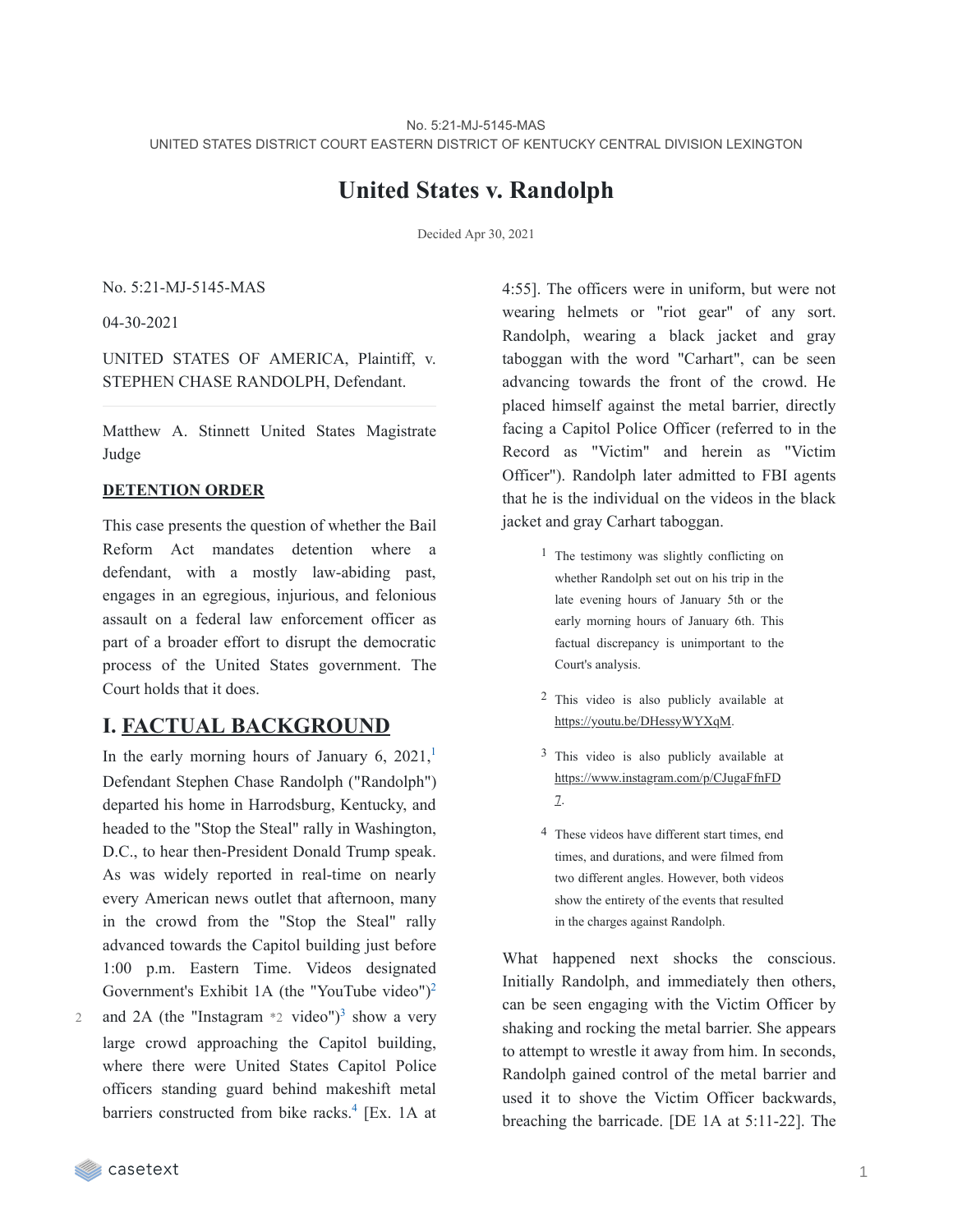Victim Officer careened backwards as Randolph continued to shove the metal barrier against her, until the barrier became lodged against the handrail of the stairs that were several feet behind where the altercation began. At this same time, the Victim Officer fell backwards as Randolph pushed her with the metal barrier. It appears that she hit her head on the metal stair handrail and collapsed. Several other protesters—including one individual who had been pushing against the barrier with Randolph—can be seen hurriedly coming to the Victim Officer's assistance. Randolph, however, appears to ignore the Victim Officer in an unconscious heap on the ground. Rather, he jumped over the metal barrier, turned to his left, and began a \*3 second physical altercation with three additional Capitol police officers. The second altercation continued until the officers were able to shove Randolph over the then splayed

barriers on the ground. [DE 1A at 5:22-47].

3

Three months later undercover FBI agents visited Randolph at his workplace and engaged him in a conversation about the events of January 6, 2021. This conversation was memorialized as follows in the Statement of Facts attached to the Complaint:

RANDOLPH said he attended the former President's speech but left early after hearing people would be going to the U.S. Capitol. RANDOLPH said that upon arriving at the area of the U.S. Capitol, there were steel barriers set up in front of a grassy area in front of the U.S. Capitol building and there were approximately 15 police officers spread out in this particular area. RANDOLPH said he was in this area for approximately 5 minutes before "shit went crazy" and that he was standing close to people who were throwing items at the police. RANDOLPH further stated "**I was in it**," and "**It was fucking fun**" referring to being in the crowd at the U.S. Capitol. RANDOLPH said he witnesses a female police officer get pushed over by barricades and that her head had bounced off the handrails by the stairs. RANDOLPH opined that the female police officer likely had a concussion because she was curled up in the fetal position after being pushed to the ground.

[Statement of Facts in Support of Complaint, DE 1 (emphasis added)]. United States' witness FBI Special Agent Kacy Jones testified to these same facts at the detention hearing. [DE 8]. Agent Jones further testified that law enforcement conducted a search of Randolph's residence in April 2021, where they located the same black jacket and Carhart taboggan Randolph is wearing in the YouTube and Instagram videos. Agent Jones also stated that the FBI interviewed Randolph on April 20, 2021, and he told them that he had traveled to Washington, D.C., alone on January 6, 2021, to see President Trump speak. Randolph told the FBI during the interview that after the encounter caught on the YouTube and Instagram videos, "that he did walk closer to the U.S. Capitol building but that he did not go inside." [DE 6, Recording at 27:50-58]. It was during this interview that Randolph admitted to agents that he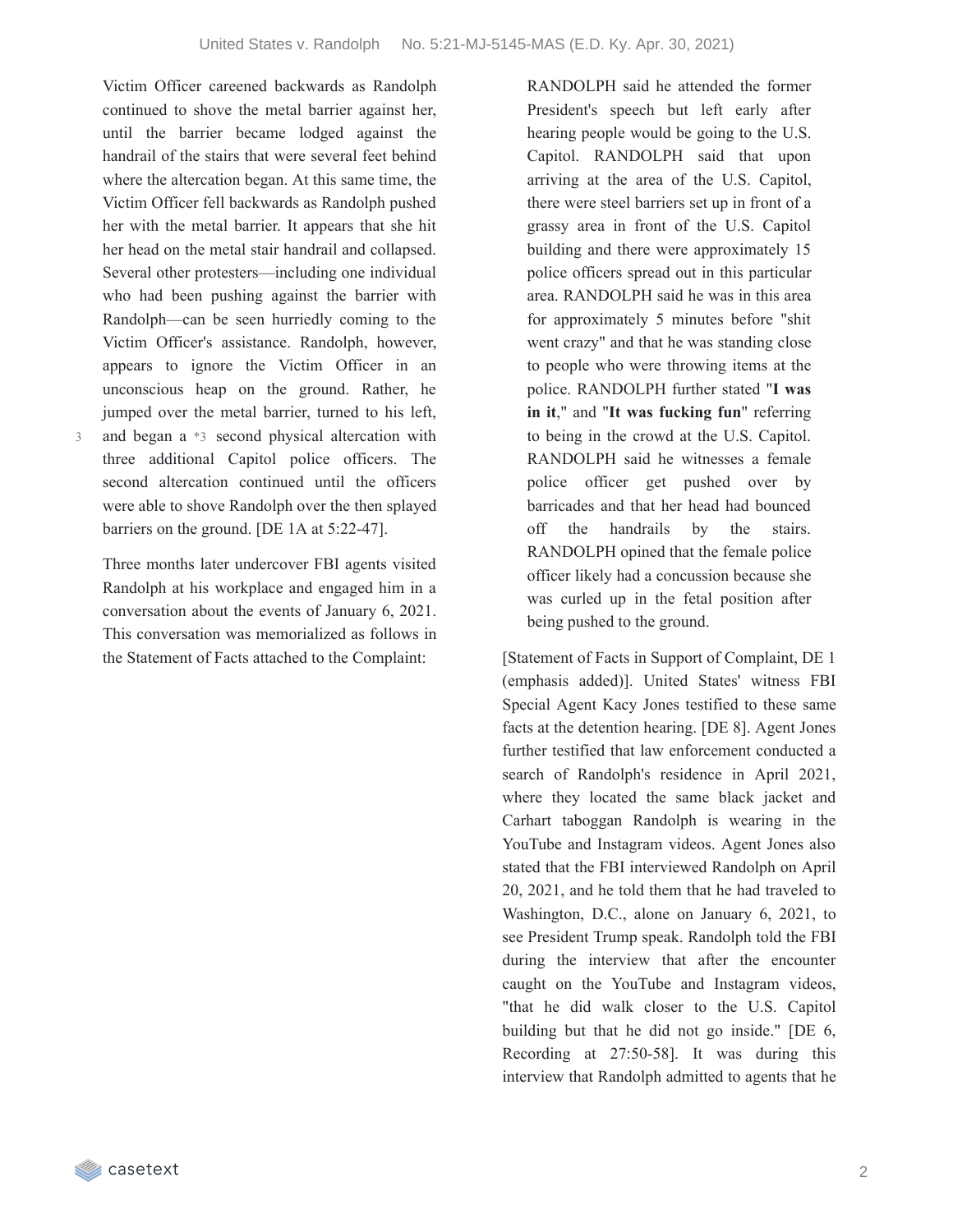5

was the individual in the black jacket and gray 4 Carhart hat. \*4

# **II. PROCEDURAL BACKGROUND AND LEGAL STANDARD**

The Court conducted a detention hearing in this matter on April 23, 2021. [*See* DE 6]. The Court previously found that the United States had a right to the hearing under 18 U.S.C.  $\S$  [3142\(f\)\(1\)\(A\),](https://casetext.com/statute/united-states-code/title-18-crimes-and-criminal-procedure/part-ii-criminal-procedure/chapter-207-release-and-detention-pending-judicial-proceedings/section-3142-release-or-detention-of-a-defendant-pending-trial) (f) (2)(A) and (f)(2)(B). [*See* DE 4].

Detention, based on danger, must rest on facts supported by clear and convincing evidence. 18 U.S.C. § 3142(f). A [flight-based](https://casetext.com/statute/united-states-code/title-18-crimes-and-criminal-procedure/part-ii-criminal-procedure/chapter-207-release-and-detention-pending-judicial-proceedings/section-3142-release-or-detention-of-a-defendant-pending-trial) (or, more accurately, nonappearance-based) detention decision must rest on facts supported by a preponderance of the evidence. *United States v*. *Patriarca*, 948 F.2d [789,](https://casetext.com/case/us-v-patriarca#p793) 793 (1st Cir. 1991); *United States v*. *Curry*, No. 6:06-82-DCR, 2006 WL 2037406, at \*6 (E.D. Ky. Jul. 18, 2006). The analyses are distinct, and conditions that could adequately address flight will not necessarily mitigate danger to a sufficient degree. *See United States v*. *Mercedes*, 254 F.3d 433, [436-37](https://casetext.com/case/us-v-mercedes-13#p436) (2d Cir. 2001). Further, almost any conditional release ultimately depends on a court's assessment of a defendant's good faith intentions and predicted compliance with conditions imposed. *See United States v*. *Tortora*, 922 F.2d [880,](https://casetext.com/case/us-v-tortora-3#p887) 887 (1st Cir. 1990) (evaluating predicted good faith compliance as critical release component). In the end, any detention decision ultimately turns on the efficacy of potential conditions, which in turn hinges substantially on predicted compliance by a [defendant.](https://casetext.com/case/us-v-hir#p1092) *United States v*. *Hir*, 517 F.3d 1081, 1092 (9th Cir. 2008) (noting "critical flaw" in set of proposed, strict release conditions: "In order to be effective, they depend on [the defendant's] good faith compliance."); *Id*. at 1093 n.13 (stating that any set of conditions except a "'replica detention facilit[y]'" necessarily would "hinge on [the defendant's] good faith compliance").

Evidence rules do not apply in the detention hearing context. 18 U.S.C. § [3142\(f\).](https://casetext.com/statute/united-states-code/title-18-crimes-and-criminal-procedure/part-ii-criminal-procedure/chapter-207-release-and-detention-pending-judicial-proceedings/section-3142-release-or-detention-of-a-defendant-pending-trial) The key is evidentiary reliability and accuracy. *See*, *e*.*g*., *United States v*. *Webb*, 149 F.3d 1185 (Table), 1998 WL 381686, at \*1 (6th Cir. June 22, 1998). The Court considers a wide range of proof. The nature and quality of proof, though, impacts its probative value and ultimate weight in the detention  $*$ 5 calculus. The § 3142(g) factors drive the analysis. These factors apply to flight and danger-based detention decisions; however, as explained below, the United States offered little evidence of Randolph's risk of flight and no evidence that he will obstruct justice. Thus, after a brief discussion of the risks that Randolph will obstruct justice or flee, the Court will analyze the  $§$  3142(g) factors in depth as related primarily to danger.

## **ANALYSIS**

The United States moved for detention on the basis of danger (18 U.S.C.  $\S$  [3142\(f\)\(1\)\(A\)](https://casetext.com/statute/united-states-code/title-18-crimes-and-criminal-procedure/part-ii-criminal-procedure/chapter-207-release-and-detention-pending-judicial-proceedings/section-3142-release-or-detention-of-a-defendant-pending-trial)), flight risk (18 U.S.C. § [3142\(f\)\(2\)\(A\)](https://casetext.com/statute/united-states-code/title-18-crimes-and-criminal-procedure/part-ii-criminal-procedure/chapter-207-release-and-detention-pending-judicial-proceedings/section-3142-release-or-detention-of-a-defendant-pending-trial)), and obstruction of justice (18 U.S.C.  $\S$  [3142\(f\)\(2\)\(B\)](https://casetext.com/statute/united-states-code/title-18-crimes-and-criminal-procedure/part-ii-criminal-procedure/chapter-207-release-and-detention-pending-judicial-proceedings/section-3142-release-or-detention-of-a-defendant-pending-trial)). The Court will address each, albeit in reverse order. **A. OBSTRUCTION OF JUSTICE**

The United States moved for detention pursuant to 18 U.S.C.  $\frac{1}{2}$  [3142\(f\)\(2\)\(B\)](https://casetext.com/statute/united-states-code/title-18-crimes-and-criminal-procedure/part-ii-criminal-procedure/chapter-207-release-and-detention-pending-judicial-proceedings/section-3142-release-or-detention-of-a-defendant-pending-trial) because Randolph is charged with an obstruction of justice offense. The Bail Reform Act requires the Court to hold a detention hearing in a case that involves "a serious risk that such person will obstruct or attempt to obstruct justice, or threaten, injure, or intimidate, or attempt to threaten, injure, or intimidate, a [prospective](https://casetext.com/statute/united-states-code/title-18-crimes-and-criminal-procedure/part-ii-criminal-procedure/chapter-207-release-and-detention-pending-judicial-proceedings/section-3142-release-or-detention-of-a-defendant-pending-trial) witness or juror." 18 U.S.C. § 3142(f) (2)(B). Although Randolph is charged with an obstruction offense, the United States presented no evidence at the hearing that there is any risk much less a "serious risk"—that Randolph will obstruct justice or "threaten, injure, or intimidate" a witness or juror during the pendency of this case. "[T]he Court will not assume that just because [a defendant] has been charged with ... obstruction of justice, he is likely to commit these same offenses again during the course of these proceedings.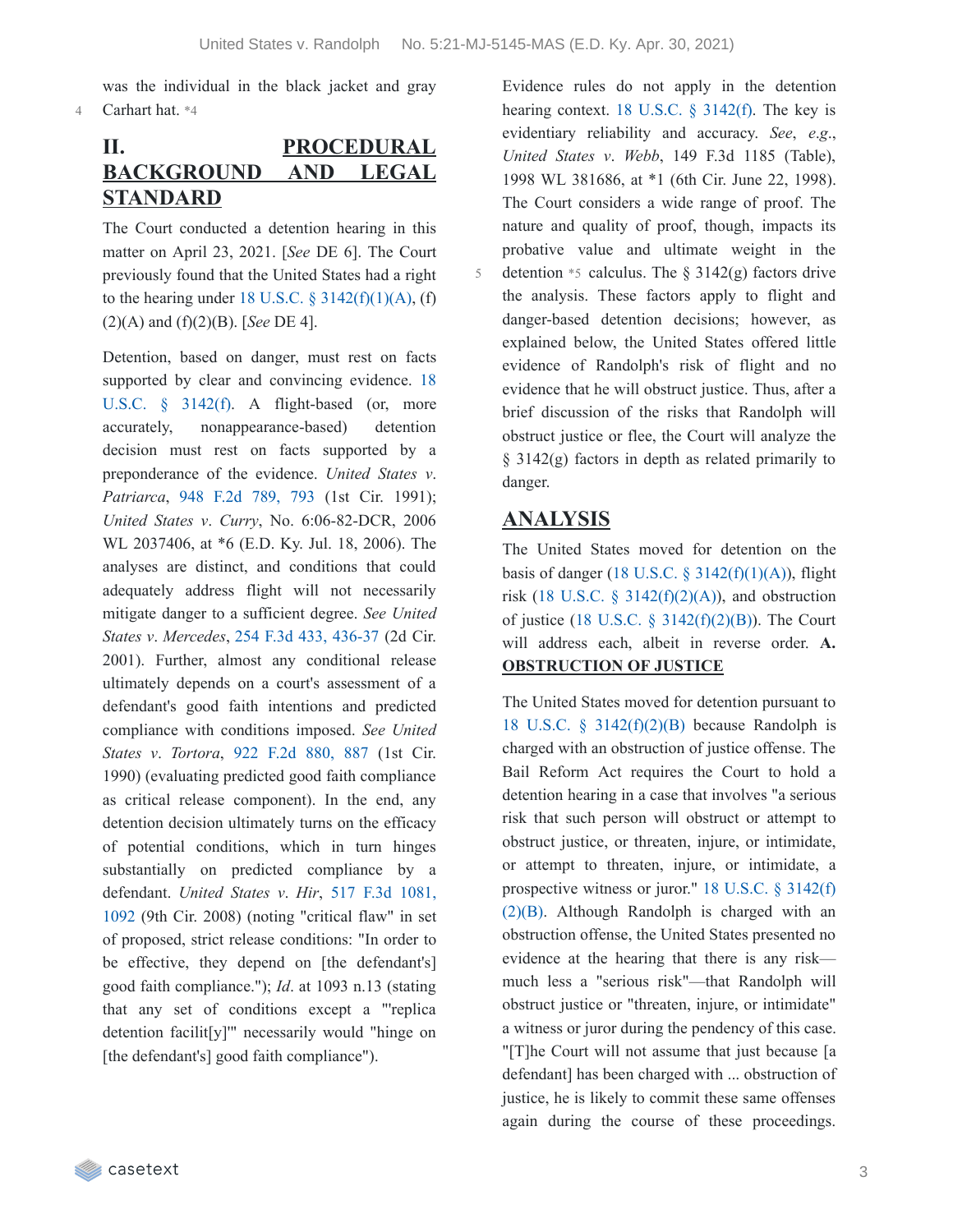Indulging such an assumption would be tantamount to creating a per se rule of detention in cases involving witness tampering and [obstruction."](https://casetext.com/case/us-v-demmler-3#p683) *United States v*. *Demmler*, 523 F. Supp. 2d 677, 683 (S.D. Ohio 2007). The Court finds the United States presented no evidence whatsoever that Randolph will engage in obstruction of justice if released, and therefore declines to detain him on this basis. \*6 **B. RISK**

6

## **OF FLIGHT**

The United States argued that all four Bail Reform Act  $\S$  3142(g) factors weigh in favor of flightbased detention, though ultimately did concede that the "weight of the evidence that he would flee is not strong." [DE 6, Recording at 1:36:01-12]. The United States noted that the evidence against Randolph is strong and a conviction is likely. Two of the charges carry penalties of up to twenty years imprisonment, which the government argued increases Randolph's motivation to flee. *United States v*. *Perez*, 2017 WL [1457949](https://casetext.com/case/united-states-v-perez-diaz-2#p6) at \*6 (9th Cir. April 25, 2017) (considering significantly long prison sentences as a factor that "weighs heavily in favor of detention"). Finally, the United States suggestsed that Randolph does not have strong ties to the Eastern District of Kentucky (where he would be released) because he could easily obtain a similar convenience store job elsewhere, he does not own property here, and he has no close family of his own here.

The Court finds that despite these facts, the United States did not prove by a preponderance of the evidence that Randolph poses a risk of flight. Randolph has lived in Kentucky nearly his entire life. [Pretrial Services Report at 1-2]. More importantly, his girlfriend of seven years, her father, and her mother all testified on Randolph's behalf at the hearing. All three witnesses expressed their willingness to support Randolph during the pendency of this case. The testimony was particularly moving because his girlfriend's parents both stated that they did not agree with Randolph's political viewpoints, but, regardless, expressed true affection and loyalty to Randolph.

His girlfriend's father, a lawyer and ordained minister, testified that Randolph would be permitted to continue to live on their property, and he would pay Randolph to fix up the property. This very genuine outpouring of support suggests Randolph would have little incentive to flee. Additionally, Randolph has no financial resources with which to flee, no passport, and no ties outside of the Commonwealth. [Pretrial Services Report at  $7 \quad 2-31 \cdot 7$ 

In the end, the United States did not prove by preponderance of the evidence that Randolph poses a risk of flight or nonappearance; further, if the Court were to release Randolph, it would impose conditions that would add a layer of additional assurance that he would appear at future court hearings. **C. RISK OF DANGER**

Although Randolph's detention hearing occurred in the Eastern District of Kentucky, sitting in the Sixth Circuit, the undersigned relies heavily on the analysis of courts across the country that have already addressed the risk of danger posed by individuals involved in the January 6th insurrection. The unique circumstances of the crimes alleged, the number of others across the country, and the D.C. District Court's interest in prosecuting these cases requires significant consideration of the rapidly developing case law on these issues in the that district. In particular, this court gives substantial weight to the D.C. Circuit court's decision *United States v*. *Munchel*, 991 F.3d [1273,](https://casetext.com/case/united-states-v-munchel-1#p1275) 1275 (D.C. Cir. 2021), in assessing the Randolph's dangerousness and whether any condition or combination of conditions will reasonably assure the safety of the community if he is released. The detention decisions following *Munchel* and applying its reasoning have also proven instructive in the Court's analysis.

#### **1. Nature and Circumstances of the Offense**

The first factor to consider is the "nature and circumstances of the offense charged, including whether the offense is a crime of violence . . . ." 18 U.S.C.  $\frac{1}{2}$  [3142\(g\)\(1\).](https://casetext.com/statute/united-states-code/title-18-crimes-and-criminal-procedure/part-ii-criminal-procedure/chapter-207-release-and-detention-pending-judicial-proceedings/section-3142-release-or-detention-of-a-defendant-pending-trial) Randolph is accused of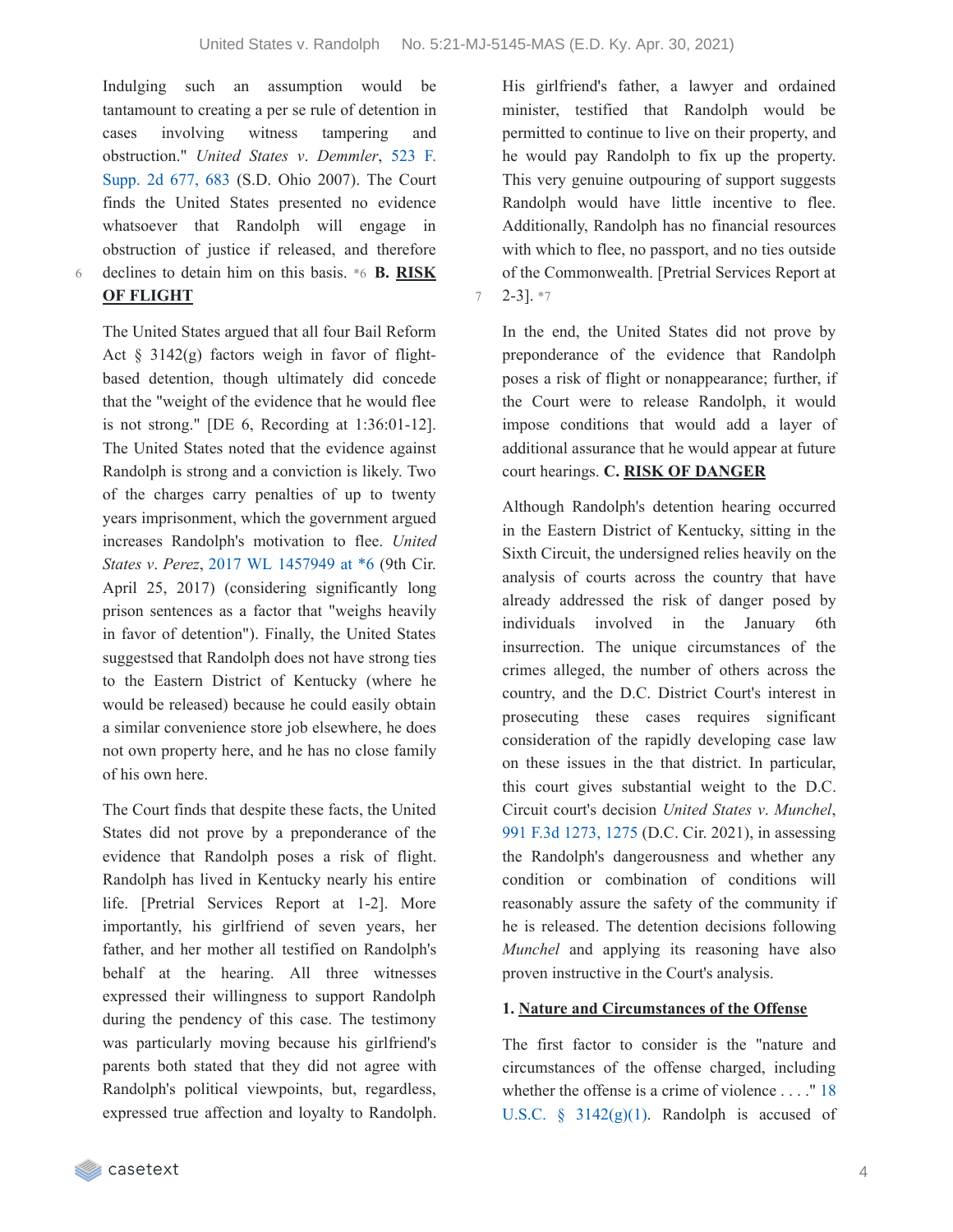9

forcibly assaulting a federal officer while she was engaged the performance of her official duties and inflicting injury, which is a "crime of violence" because it "has as an element of the offense the use, attempted use, or threatened use of physical force" against another person. 18 U.S.C. § 3156(a) (4). The Courts that have [addressed](https://casetext.com/statute/united-states-code/title-18-crimes-and-criminal-procedure/part-ii-criminal-procedure/chapter-207-release-and-detention-pending-judicial-proceedings/section-3156-definitions) the detention or release of defendants alleged to have committed an assault on January 6th have uniformly found that the nature and \*8 circumstances of the charged offense weighs in favor of detention. *E*.*g*., *United States v*. *Scott Kevin [Fairlamb](https://casetext.com/case/united-states-v-fairlamb#p5)*, 2021 WL 1614821, at \*5 (D.D.C. Apr. 26, 2021) ("Indeed, if any crime establishes danger to the community and a disregard for the rule of law, assaulting a riot-gear-clad police officer does."); *United States v*. *Jack Wade Whitton*, 2021 WL [1546931,](https://casetext.com/case/united-states-v-whitton-1#p8) at \*8 (D.D.C. Apr. 20, 2021) (Defendant's "willingness to seek out an 'organic' weapon, which video evidence shows he used in a chilling assault on MPD officers, speaks to the gravity of the offenses with which he has been charged[.]"); *United States v*. *Jef rey Sabol*, 2021 WL [1405945,](https://casetext.com/case/united-states-v-sabol-1#p13) at \*13 (D.D.C. Apr. 14, 2021) ("[T]he Court is convinced that the nature and circumstances of [the defendant's] offenses evince a clear disregard for the law, an aversion to the fundamental tenants of our democracy, and a willingness to act violently when he believes he is 'fighting tyranny,'" where the defendant forcefully took a law enforcement officer's baton, assaulted the officer and separated him from his fellow officers.).

8

Chief Judge Howell of the D.C. District Court suggested the court develop "the standard against which a particular defendant's actions on that day should be evaluated." *United States v*. *Chrestman*, ---F. Supp.3d---, 2021 WL 765662, at \*7 (D.D.C., Feb. 26, 2021). Chief Judge Howell determined that "several offense characteristics have emerged as guideposts in assessing, under  $\S$  [3142\(g\)\(1\)](https://casetext.com/statute/united-states-code/title-18-crimes-and-criminal-procedure/part-ii-criminal-procedure/chapter-207-release-and-detention-pending-judicial-proceedings/section-3142-release-or-detention-of-a-defendant-pending-trial), the comparative culpability of a given defendant in relation to fellow rioters." *Id*. "Those factors include whether a defendant (1) has been charged with felony or misdemeanor offenses; (2) engaged in prior planning before arriving at the Capitol; (3) carried or used a dangerous weapon during the riot; (4) coordinated with other participants before, during, or after the riot; or (5) assumed a formal or informal leadership role in the assault by encouraging other rioters' misconduct; and (6) the nature of the defendant's words and movements during the riot, including whether the defendant damaged federal property, threated or confronted law \*9 enforcement, or celebrated efforts to disrupt the certification of the Electoral College vote." *United States v*. *Pezzola*, 2021 WL [1026125,](https://casetext.com/case/united-states-v-pezzola#p6) at \*6 (D.D.C. Mar. 16, 2021) (citing *Chrestman*); *accord*, *e*.*g*., *United States v*. *Klein*, 2021 WL [1377128](https://casetext.com/case/united-states-v-klein-95) (D.D.C. Apr. 12, 2021), *United States v*. *Jef rey Sabol*, 2021 WL [1405945](https://casetext.com/case/united-states-v-sabol-1) (D.D.C. Apr. 14, 2021), *United States v*. *Jack Wade Whitton*, 2021 WL [1546931](https://casetext.com/case/united-states-v-whitton-1) (D.D.C. Apr. 20, 2021).

Randolph has been charged with felony offenses, so the first factor is indicative of dangerousness. There is no evidence Randolph engaged in prior planning before arriving at the Capitol, carried or used a dangerous weapon during the riot, coordinated with other participants before, during, or after the riot, or assumed a formal leadership role, so the second, third, fourth, and, to some extent, the fifth factor all evince a lower level of danger. Court have disagreed about what behavior constitutes an informal or de facto leadership role during the event, and Randolph's actions on the videos present a close call. On balance, however, the Court finds that Randolph played a de facto leadership role when he physically forced the metal barrier asunder, removing that obstacle for hundreds, if not thousands, of individuals to advance to the Capitol building at that location. *United States v*. *Chrestman*, ---F.Supp.3d ---, 2021 WL 765662, at \*15 (D.D.C. Feb. 26, 2021) ("He not only violated the law himself, but encouraged others to engage in unlawful conduct and made it easier for them to do so by obstructing police [barriers\[.\]"\).](https://casetext.com/case/united-states-v-klein-95#p8) *But see*, *United States v*. *Klein*, 2021 WL 1377128, at \*8 (D.D.C. Apr. 12, 2021)("The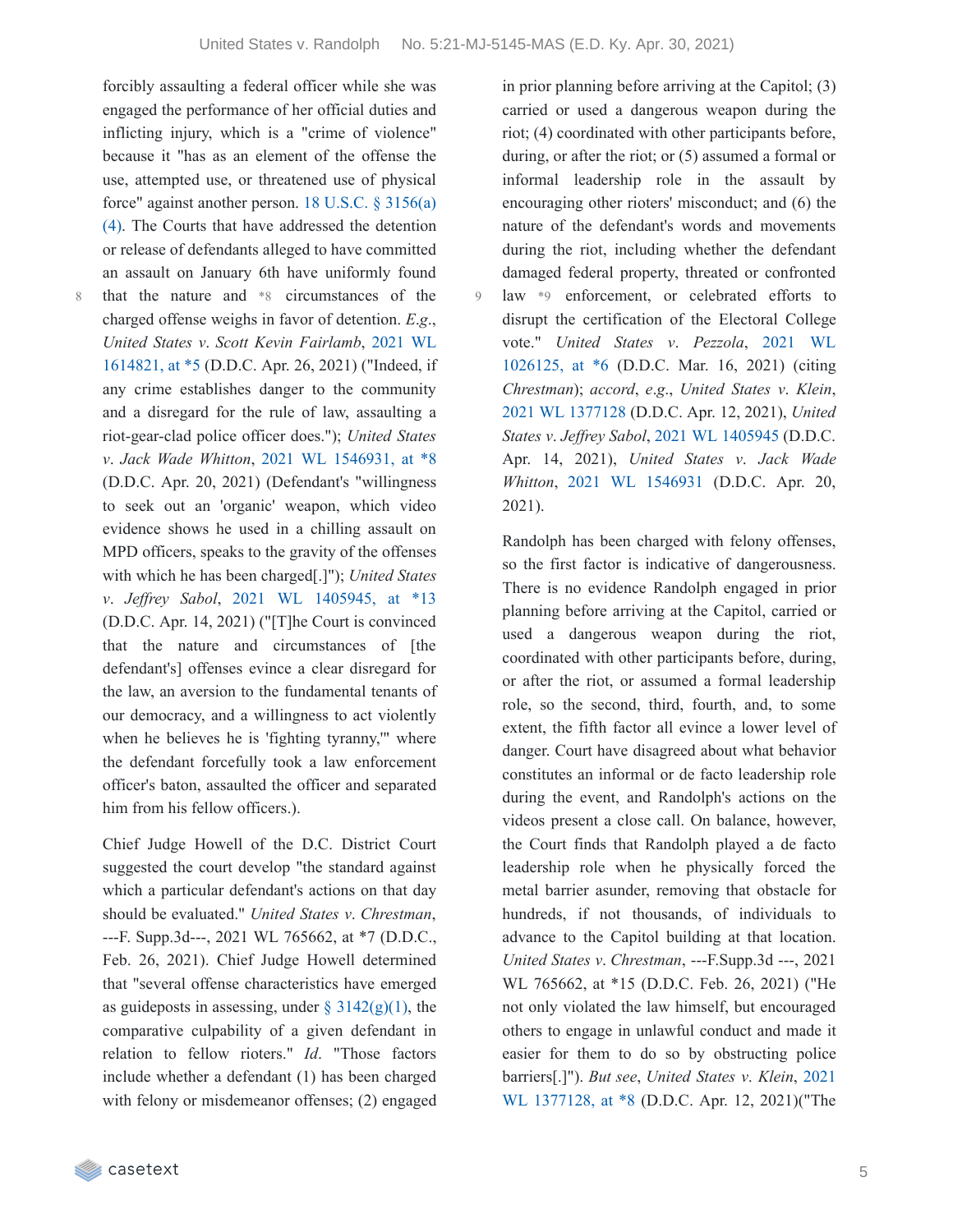government does assert that Klein engaged in a coordinated effort when he and another unidentified rioter wedged the riot shield between the Capitol doors to enable a third rioter to push open the closing door. But this type of ad hoc, spur-of-the-moment collaboration—while troubling—does not generate nearly the same kind of coordination concerns as other cases. . . . [T]he Court respectfully disagrees . . . that Klein played any real leadership role within the tunnel."). The

10 fact that other rioters may have \*10 joined Randolph in shoving over the barrier does make his behavior less culpable, nor does it belie what the video clearly shows: Randolph taking the barrier all the way to the stair handrails and being the first individual to jump over it. The Court candidly admits that there could be fair debate on this point, however, and does not find any de facto leadership role that Randolph played to be determinative in the Court's decision on this §  $3142(g)$  factor.

The sixth *Chrestman* factor—the nature of the defendant's words and movements during the riot —does not account adequately for defendants who perpetrated violence against law enforcement on January 6, 2021. The Court agrees with *Chrestman*'s view that

"[a] defendant who remained only on the grounds surrounding the Capitol exhibited less brazen disregard for restrictions on unlawful entrants than did a defendant who breached the interior of the Capitol building. The conduct of a defendant who injured, attempted to injure, or threatened to injure others, or who damaged or attempted to damage federal property, is more troubling than the conduct of a defendant who, though unlawfully present in a restricted area, merely wandered the premises. Grave concerns are implicated if a defendant actively threatened or confronted federal officials or law enforcement[.]"

*United States v*. *[Chrestman](https://casetext.com/case/united-states-v-chrestman-2#p8)*, 2021 WL 765662, at \*8 (D.D.C. Feb. 26, 2021). However, an assault on a federal law enforcement officer inflicting an injury, as alleged here, is not simply "a defendant who injured . . . others" nor is it simply "a defendant [who] actively threatened or confronted federal officials or law enforcement." *Id*. Randolph's 18 US.C.  $\S$  111(a)(2) charge is, in fact, the worst of both of these. The sixth *Chrestman* factor weighs strongly in favor of a finding that the nature and circumstances of the offense require danger-based detention.

One month after the *Chrestman* decision, the D.C. Circuit Court weighed in on the detention or release of Capitol insurrectionist defendants. In *United States v*. *Munchel*, 991 F.3d [1273](https://casetext.com/case/united-states-v-munchel-1) (D.C. Cir. 2021), the D.C. Circuit neither explicitly adopted nor rejected the *Chrestman* approach. The *Munchel* decision echoed some of the *Chrestman* factors in instructing trial courts that where the evidence shows the defendant "assaulted no one on January 6; that they did not \*11 enter the Capitol by force; and that they vandalized no property are all factors that weigh against a finding that either pose a threat of 'using force to promote [their] political ends[.]'" *Munchel* at 1283. However, the *Munchel* Court placed far more emphasis on the level of violence a defendant exhibited than the *Chrestman* court, holding that "those who actually assaulted police officers and broke through windows, doors, and barricades, and those who aided, conspired with, planned, or coordinated such actions, are in a different category of dangerousness than those who cheered on the violence or entered the Capitol after others cleared the way." *Id*. at 1284. "In so holding, *Munchel* drew categorical distinctions between the violent and non-violent January 6 participants explaining that the former are categorically more dangerous." *United States v*. *Scott Kevin Fairlamb*, 2021 WL [1614821,](https://casetext.com/case/united-states-v-fairlamb#p5) at \*5 (D.D.C. Apr. 26, 2021). 11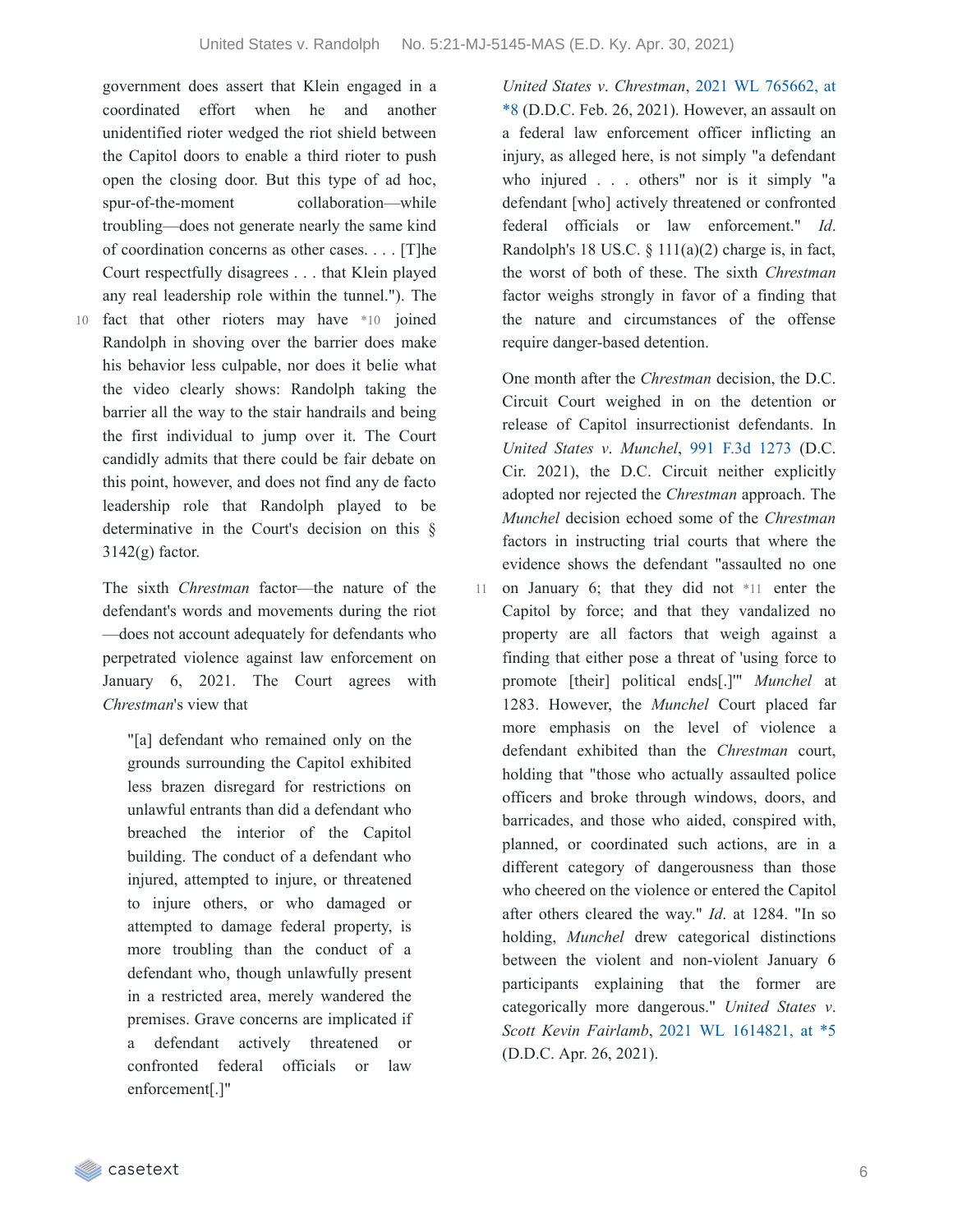Thus, in light of *Munchel* and the specific assault allegations against Randolph, this Court finds the factors enumerated in *Chrestman* do not fully account for those who committed crimes of violence on January 6th. Congress set aside crimes of violence as requiring specific consideration in making a [detention](https://casetext.com/statute/united-states-code/title-18-crimes-and-criminal-procedure/part-ii-criminal-procedure/chapter-207-release-and-detention-pending-judicial-proceedings/section-3142-release-or-detention-of-a-defendant-pending-trial) or release decision. *See* 18 U.S.C.  $\S$  3142(g) ("The judicial officer shall . . . take into account the available information concerning—(1) the nature and circumstances of the offense charged, including whether the offense is a crime of violence . . . ."). Additionally, the undersigned is concerned with *Chrestman*'s comparisons between hundreds of unique defendants to determine their "comparative culpability." *Chrestman* at \*7. "The Bail Reform Act does not call for consideration of potential disparities between defendants. Instead, it calls for close analysis of the relevant factors and evidence in an individual case." *United States v*. *Scott Kevin Fairlamb*, 2021 WL [1614821,](https://casetext.com/case/united-states-v-fairlamb#p8) at \*8 (D.D.C., Apr. 26, 2021). While *Chrestman* provides practical "guideposts," to the extent it suggests a framework inconsistent with the Bail Reform Act or the *Munchel* decision, the Court does not wholly rely

12 on it. \*12

Regardless, the Court concludes that pursuant to the analysis in *both Chrestman* and *Munchel*, the egregious nature and circumstances of the specific allegations against Randolph demonstrate dangerousness that weighs in favor of detention.

#### **2. Weight of the Evidence**

The second factor concerns the "weight of the [evidence](https://casetext.com/statute/united-states-code/title-18-crimes-and-criminal-procedure/part-ii-criminal-procedure/chapter-207-release-and-detention-pending-judicial-proceedings/section-3142-release-or-detention-of-a-defendant-pending-trial) against the person." 18 U.S.C.  $\S 3142(g)$ (2). In the Sixth Circuit, "[t]his factor goes to the weight of evidence of dangerousness, not the weight of the evidence of defendant's guilt." *United States v*. *Stone*, 608 F.3d [939,](https://casetext.com/case/u-s-v-stone#p948) 948 (6th Cir. 2010). Although this represents the minority approach to the second factor in the  $\S$  3142(g) analysis, and it is the law by which the Court is bound in Sixth Circuit cases. *See United States v*. *Stone*, 608 F.3d [939,](https://casetext.com/case/u-s-v-stone#p948) 948 (6th Cir. 2010).

This case, however, is not going forward in the Sixth Circuit. "Without question, the [Bail Reform] Act recognizes a 'local' interest in the originating jurisdiction which may be different than the interests of the jurisdiction in which the arrest [occurs."](https://casetext.com/case/us-v-jones-811#p1090) *United States v*. *Jones*, 804 F. Supp. 1081, 1090 (S.D. Ind. 1992). Some of the "factors in section  $3142(g)$ , such as the nature and circumstances of the offense charged and the weight of evidence against the defendant, that are more easily weighed in the charging district." *United States v*. *Vega*, 438 F.3d 801, [803-04](https://casetext.com/case/us-v-vega-73#p803) (7th Cir. 2006). This Order, if appealed, will be reviewed by a district judge in the district court for the District of Columbia, which follows the majority approach to the second 3142(g) factor. Thus, the Court finds it appropriate in this situation to also analyze this factor under the majority approach in accordance with the law of the D.C. District Court. Namely, the Court does weigh the evidence of the defendant's guilt. "If the government possesses overwhelming evidence that the defendant is guilty of the crime charged and the nature of the charged offense involves a danger to the community—then the second factor will help meet the government's burden of [persuasion."](https://casetext.com/case/united-states-v-taylor-915#p66) *United States v*. *Taylor*, 289 F. Supp.

13 3d 55, 66 (D.D.C. 2018). \*13

Here, like many similar prosecutions that have resulted from the Capitol insurgency, "[v]ideo evidence depicts all of the conduct for which [Randolph is charged]. The defendant's assault on [the Victim Officer] appears on video. He cannot reasonably dispute that it occurred. The weight of the evidence against the defendant strongly supports detention." *United States v*. *Scott Kevin Fairlamb*, 2021 WL [1614821,](https://casetext.com/case/united-states-v-fairlamb#p7) at \*7 (D.D.C. Apr. 26, 2021).

#### **3. Randolph's History and Characteristics**

The third factor, the "history and characteristics of the person," considers "the person's character, physical and mental condition, family ties, employment, financial resources, length of

**Example 20** casetext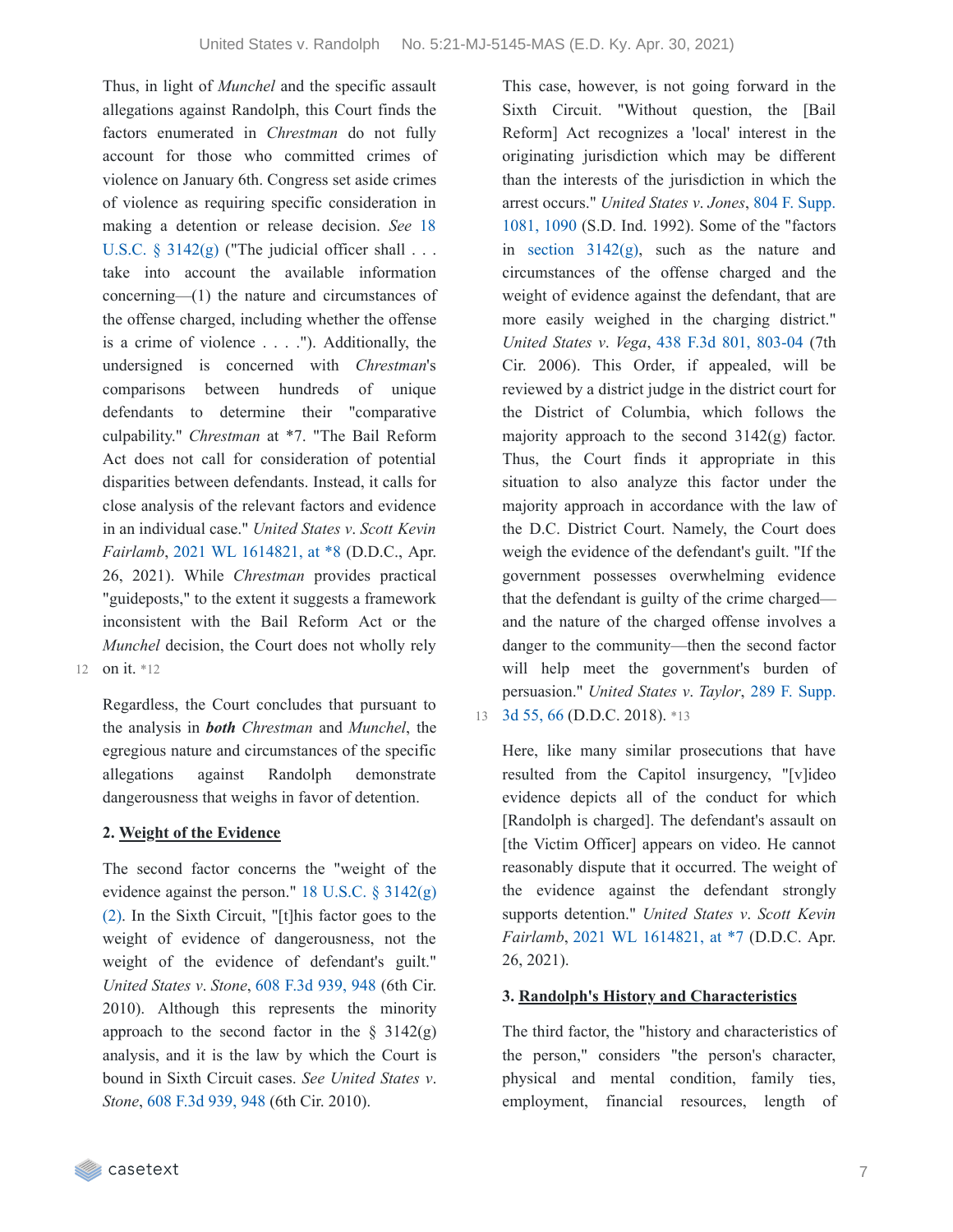residence in the community, community ties, past conduct, history relating to drug or alcohol abuse, criminal history, and record concerning appearance at court [proceedings\[.\]"](https://casetext.com/statute/united-states-code/title-18-crimes-and-criminal-procedure/part-ii-criminal-procedure/chapter-207-release-and-detention-pending-judicial-proceedings/section-3142-release-or-detention-of-a-defendant-pending-trial) 18 U.S.C. §  $3142(g)(3)$ . Randolph has minimal criminal history, consisting primarily of traffic offenses and minor misdemeanor drug and alcohol charges. Pertinent to the Court's analysis, however, is Randolph's conviction in 2011 for resisting arrest. [Pretrial Services Report at Page 4]. A ten-yearold misdemeanor conviction is not probative of Randolph's entire history and characteristics nor convincingly indicative of his predicted future behavior; however, it is some evidence that Randolph engaged in an altercation with or in disregard for the directives of law enforcement in the past.

Randolph has no known history of substance use disorder (though he does use cannabis occasionally), mental illness, or violence. He was employed at the time of his arrest and may be able to return to that position. Three witnesses testified on his behalf about his good character, including his devotion to his girlfriend's elderly grandmother, whom he cared for nearly full-time until her recent passing. There is no evidence, unlike other cases related to the events of January 6, 2021, that Randolph is or has ever been a member of a violent or extremist group. The United States conceded that there is little known information, positive or negative, about Randolph's \*14 history. The Court cannot find that Randolph's history and characteristics lean towards detention solely based on his actions on January 6th. To do so would be to render this § 3142(g) factor meaningless, as Randolph's offense conduct, the evidence against him, and his dangerousness are already considered in the other three factors. Thus, the Court finds this factor weighs in favor of release.

### **4. Nature and Seriousness of the Danger Posed by Randolph's Release**

The final factor to consider is "the nature and seriousness of the danger to any person or the community that would be posed by the person's release." 18 U.S.C.  $\S$  [3142\(g\)\(4\).](https://casetext.com/statute/united-states-code/title-18-crimes-and-criminal-procedure/part-ii-criminal-procedure/chapter-207-release-and-detention-pending-judicial-proceedings/section-3142-release-or-detention-of-a-defendant-pending-trial) This factor is, by a large margin, the most difficult to assess in this case. It is also ultimately determinative in the Court's decision to detain Randolph. As the D.C. Circuit stated in *Munchel*:

The crux of the constitutional justification for preventive detention under the Bail Reform Act is that "[w]hen the Government proves by clear and convincing evidence that an arrestee presents an identified and articulable threat to an individual or the community, . . . a court may disable the arrestee from executing that threat." Therefore, to order a defendant preventatively detained, a court must identify an articulable threat posed by the defendant to an individual or the community. The threat need not be of physical violence, and may extend to "nonphysical harms such as corrupting a union." But it must be clearly identified.

991 F.3d at 1282-83 (citations omitted).

Randolph vehemently argued that he does not pose any threat to another or the community, much less an "identified and articulable threat." Randolph proffered that he was "swept up" and "caught up" in the insurrection on January 6, 2021, with the large crowd that had assembled that day. He proposed several conditions to mitigate any possible risk of danger, including GPS monitoring, home detention, and restrictions on political activities during the pendency of this case. "The threat [a defendant poses if released] must also be considered in context." *United States v*. *Munchel*, 991 F.3d [1273,](https://casetext.com/case/united-states-v-munchel-1#p1283) 1283 (D.C. Cir. 2021). The Court considers the extremely unique circumstances of January 6, 2021, and finds the conditions Randolph proposed would \*15 mitigate, if not 15 nearly eliminate, the *one very specific risk* that he could engage in dangerous criminal behavior

14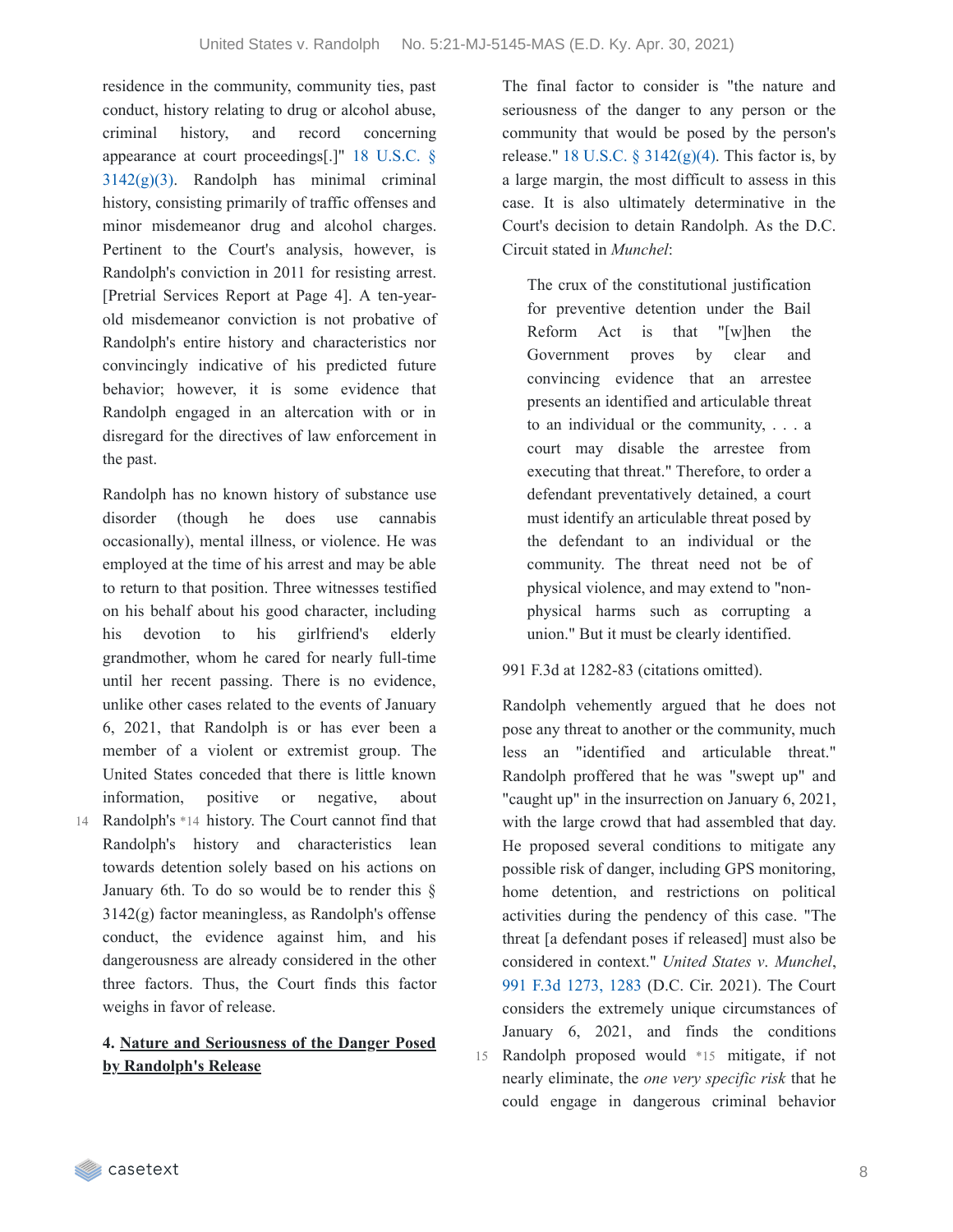during another political-rally-turned-violentinsurrectionist-mob on the United States Capitol grounds.

But the Bail Reform Act does not limit the Court to assessing whether the defendant poses a risk of repeating *identical* behavior; rather, the Bail Reform Act requires the Court to "take into account the available information concerning [. . .] the nature and seriousness of the danger to any person or the community that would be posed by the person's release." 18 U.S.C.  $\frac{8}{9}$  [3142\(g\)\(4\).](https://casetext.com/statute/united-states-code/title-18-crimes-and-criminal-procedure/part-ii-criminal-procedure/chapter-207-release-and-detention-pending-judicial-proceedings/section-3142-release-or-detention-of-a-defendant-pending-trial) Randolph urged the Court to consider that the incident captured on the videos was an aberration of character, suggesting a man "swept up" in a moment. The Court, however, rejects Randolph's argument as a disingenuous attempt to deflect responsibility for his own choices. Randolph *chose* to drive from Kentucky to Washington, D.C., ostensibly to hear President Trump speak at the "Stop the Steal" rally. Randolph then *chose* to leave the rally early to march towards the United States Capitol building. Upon encountering metal barriers and signs declaring "Area Closed," Randolph *chose* to advance to the very front of the crowd and press himself against the barriers. Randolph *chose* to shake the barriers. Randolph *chose* to struggle over the barrier with the Victim Officer. Randolph *chose* to ignore the Victim Officer's verbal demands that he stop. Randolph *chose* to shove, aggressively, the barrier against the Victim Officer until he overpowered her, knocked her to the ground, and rendered her unconscious. Randolph, seeing the Victim Officer's head "bounce[] off the handrails" and believing her to have suffered a concussion because she was "curled up in the fetal position," was undeterred. While some of his fellow protesters rendered assistance to the Victim Officer, Randolph *chose* to ignore the unconscious Victim Officer at his feet. He then *chose* to jump over the barrier and violently engage two additional Capitol police officers. Randolph *chose* to fight with them despite knowing he had just injured the Victim \*16 Officer, and with what appears to be no regard for the risk that he could injure someone else if he continued his violence or for the risk that his actions could inspire others to mimic his unconscionable acts. And finally, *ninety-seven days later* , when there he was no longer "swept up" in the events of January 6, 2021, but had the clarity of hindsight, Randolph *chose* to describe the events of the day—which included assaulting and injuring a law enforcement officer—as "fucking fun."

There is no evidence that Randolph engaged in violence before or after January 6, 2021. But again, the Bail Reform Act does not require that a defendant has engaged in a certain number of assaults, or any other crime, to find that he poses a danger to the community if released. Randolph's actions as viewed on the videos from that day show a man who is capable of assaulting law enforcement, injuring an officer, and going back for more "fucking fun" by fighting with two more officers. The Court rejects Randolph's proffer that his assault of the victim officer was not "intentional," but rather just "a rally that got out of hand." [DE 6, Recording at 1:49:16-50:20]. The Court has watched the Instagram and YouTube videos numerous times to understand and assess the events that occurred. Nothing Randolph did on those videos appears inadvertent or accidental. Randolph made choices.

Despite Randolph's pleas to the contrary, the Court accords Randolph no "credit for not being even more violent" because he did not punch the Victim Officer or hit someone over the head with a poll like some other rioters did. *United States v*. *Scott Kevin Fairlamb*, 2021 WL [1614821,](https://casetext.com/case/united-states-v-fairlamb#p8) at \*8 (D.D.C. Apr. 26, 2021). Randolph's suggestion that he is not dangerous because he could have engaged in a *worse* assault, or additional assaults, but chose not to, is absurd.

Randolph attempted to blunt his statement that the seditious riot was "fucking fun" with the testimony of Agent Jones. Agent Jones testified 17 that Randolph told the undercover FBI agents \*17

16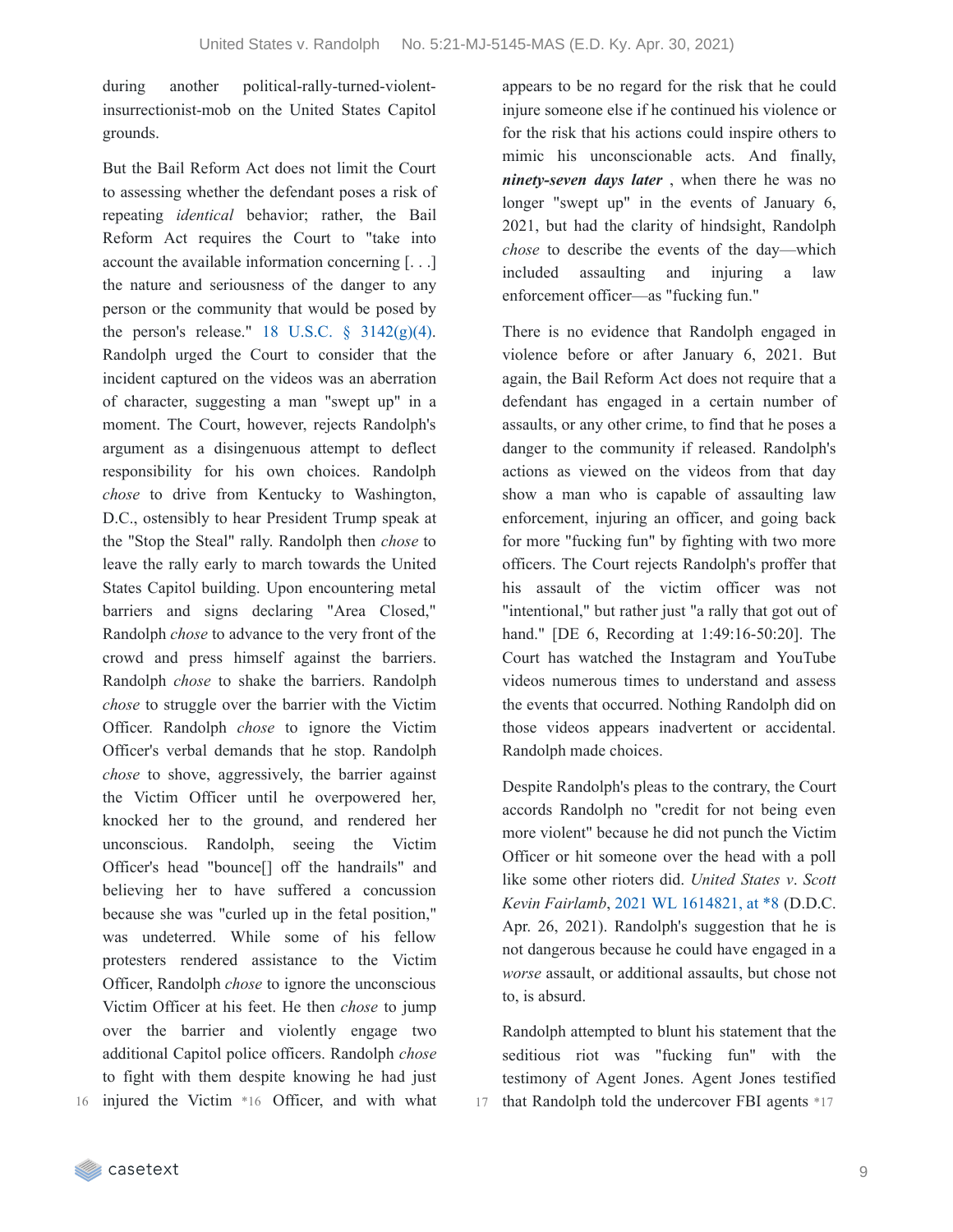"he had witnessed a lady officer who had . . . essentially gotten trampled by a barricade" and "he thought that she [Victim Officer] most definitely probably had a concussion, and that he was concerned for her." [DE 6, Recording at 21:28-33]. Although the Court is heartened to hear, in light of Randolph's other words and actions, that he expressed a brief moment of concern (albeit three months later) for the Victim Officer, this statement does not surmount the totality of the other circumstances the Court has described herein and viewed on the videos. [5](https://casetext.com/_print/doc/united-states-v-randolph-77?_printIncludeHighlights=false&_printIncludeKeyPassages=false&_printIsTwoColumn=true&_printEmail=&_printHighlightsKey=#N197190)

> 5 Further, Randolph's passive-voice description of the assault to individuals he did not know were law enforcement is a disingenuous revision of the events displayed on the videos and calls into question his willingness to accept the reality of what occurred. --------

Randolph's description of his involvement in a violent, insurrectionist mob and his assault on the Victim Officer as "fucking fun" evinces a profound disregard for the rule of law and safety of his fellow person. The "identified and articulable threat" that Randolph poses to the community is his apparent willingness to perpetrate violence against law enforcement. *Munchel* at 1282-83 (quoting *United States v*. *Salerno*, 481 [U.S.](https://casetext.com/case/united-states-v-salerno-7#p751) 739, 751 (1987)). The D.C. Circuit Court recognized that "those who *actually assaulted police of icers* and *broke through* windows, doors, and *barricades*, [. . .] are in a different category of dangerousness than those who cheered on the violence or entered the Capitol after others cleared the way." *Munchel*, at 1284 (emphasis added).

The Court cannot conclude that an individual who, after three months of reflection, brags to a stranger about the behavior he exhibited on the YouTube and Instagram videos, does not pose a serious danger to the community. Further, the Court cannot mitigate this risk with release conditions. What condition or combination of conditions will reasonably assure the safety of the community

where the defendant openly, brazenly, and ruthlessly assaults law enforcement in front of numerous video cameras on the steps of democracy and gloats about it later? The Court finds there are none. *See United States v*. *Chansley*, 2021 WL [861079,](https://casetext.com/case/united-states-v-chansley-1#p8) at \*8 (D.D.C., March

18 8, 2021) \*18 ("[D] efendant's conduct on and after January 6th indicates his willingness to resort to violence to undermine the legitimate functions of the United States government. Furthermore, defendant's refusal to obey orders from law enforcement while inside the Capitol building indicates that he would not comply with conditions of release imposed to keep the public safe.").

### **CONCLUSION**

"In our society liberty is the norm, and detention prior to trial or without trial is the carefully limited [exception."](https://casetext.com/case/united-states-v-salerno-7#p755) *United States v*. *Salerno*, 481 U.S. 739, 755 (1987). This is a close case when the Court considers Randolph's history and characteristics, and the Court does not take the pretrial deprivation of his liberty lightly.

For the stated reasons, United States failed in proving that Randolph poses a risk of obstruction justice, failed in proving that he is an irremediable flight risk based on facts supported by a preponderance of the evidence, but succeeded in proving Randolph is an irremediable danger risk based on facts supported by clear and convincing evidence. The Court has assessed the record, contemplated the risks, evaluated conditions, and determined that there exist no conditions that can reasonably assure Randolph will not pose a danger to another or the community. Accordingly, the Bail Reform Act mandates detention. The United States' oral motion for pretrial detention is **GRANTED.**

The parties may appeal this Order under the terms of 18 U.S.C. § [3145\(a\)](https://casetext.com/statute/united-states-code/title-18-crimes-and-criminal-procedure/part-ii-criminal-procedure/chapter-207-release-and-detention-pending-judicial-proceedings/section-3145-review-and-appeal-of-a-release-or-detention-order).

Entered this the 30th day of April, 2021.

**Signed By:**